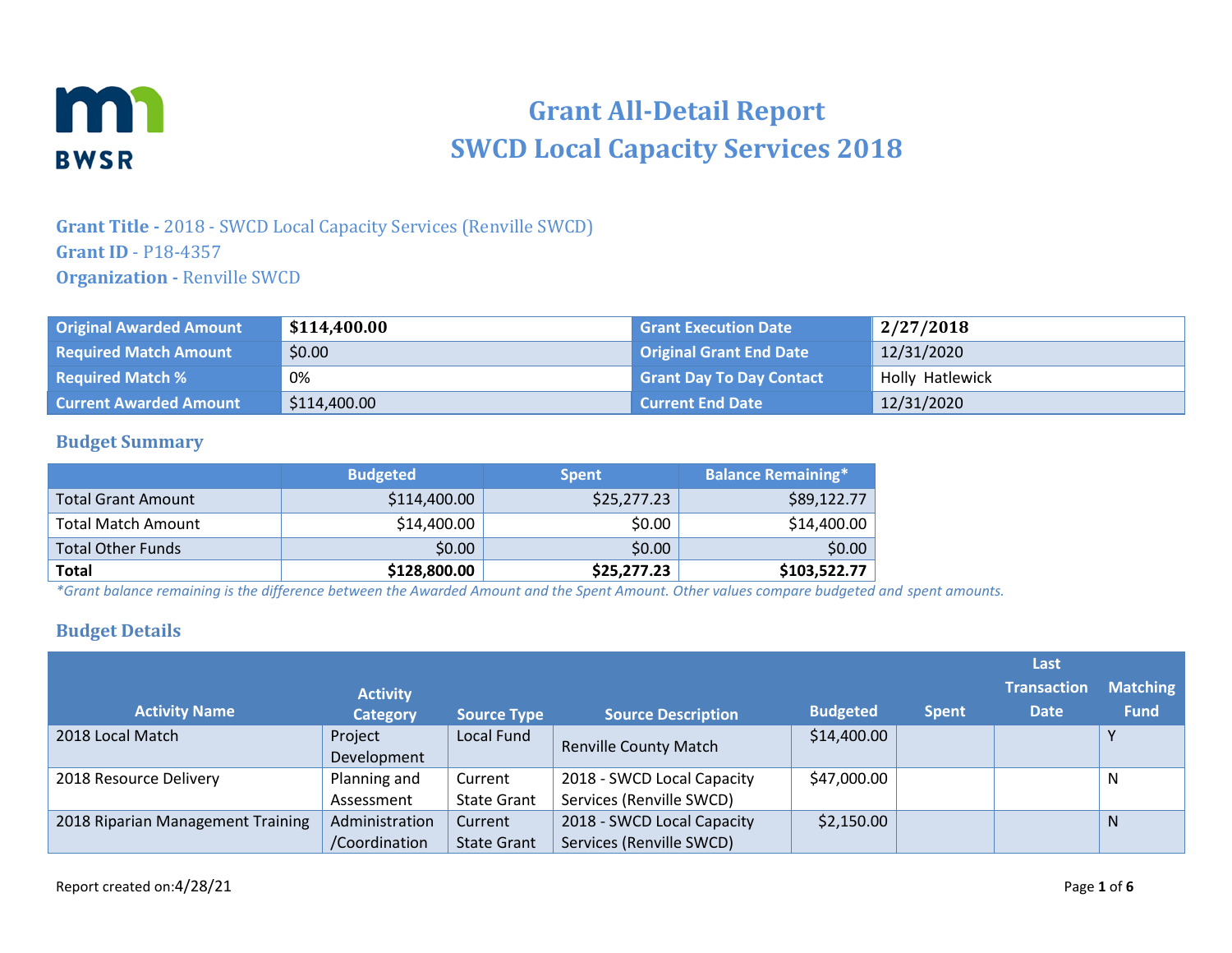|                                               |                                         |                               |                                                        |                 |              | Last               |                 |
|-----------------------------------------------|-----------------------------------------|-------------------------------|--------------------------------------------------------|-----------------|--------------|--------------------|-----------------|
|                                               | <b>Activity</b>                         |                               |                                                        |                 |              | <b>Transaction</b> | <b>Matching</b> |
| <b>Activity Name</b>                          | <b>Category</b>                         | <b>Source Type</b>            | <b>Source Description</b>                              | <b>Budgeted</b> | <b>Spent</b> | <b>Date</b>        | <b>Fund</b>     |
| 2018 Technology Support                       | Supplies/Equip<br>ment                  | Current<br><b>State Grant</b> | 2018 - SWCD Local Capacity<br>Services (Renville SWCD) | \$18,000.00     |              |                    | <sup>N</sup>    |
| 2018 Water Storage & Treatment-<br>Technician | Technical/Engi<br>neering<br>Assistance | Current<br><b>State Grant</b> | 2018 - SWCD Local Capacity<br>Services (Renville SWCD) | \$32,850.00     | \$14,344.84  | 12/31/2018         | <sup>N</sup>    |
| <b>Resource and Grant Adminstration</b>       | Administration<br>/Coordination         | Current<br><b>State Grant</b> | 2018 - SWCD Local Capacity<br>Services (Renville SWCD) | \$14,400.00     | \$10,932.39  | 12/31/2018         | <sup>N</sup>    |

## **Activity Details Summary**

|  |  | <b>Activity Details</b> |  | <b>Total Action Count Fotal Activity Mapped</b> | <b>Proposed Size / Unit</b> | <b>Actual Size / Unit \</b> |
|--|--|-------------------------|--|-------------------------------------------------|-----------------------------|-----------------------------|
|--|--|-------------------------|--|-------------------------------------------------|-----------------------------|-----------------------------|

# **Proposed Activity Indicators**

| <b>Activity Name</b>            | Indicator Name | <b>Value &amp; Units</b> | <b>Waterbody Calculation Tool</b> | Comments |
|---------------------------------|----------------|--------------------------|-----------------------------------|----------|
|                                 |                |                          |                                   |          |
| <b>Final Indicators Summary</b> |                |                          |                                   |          |

| <b>Indicator Name</b> | <b>Total Value</b> | Unit |
|-----------------------|--------------------|------|
|                       |                    |      |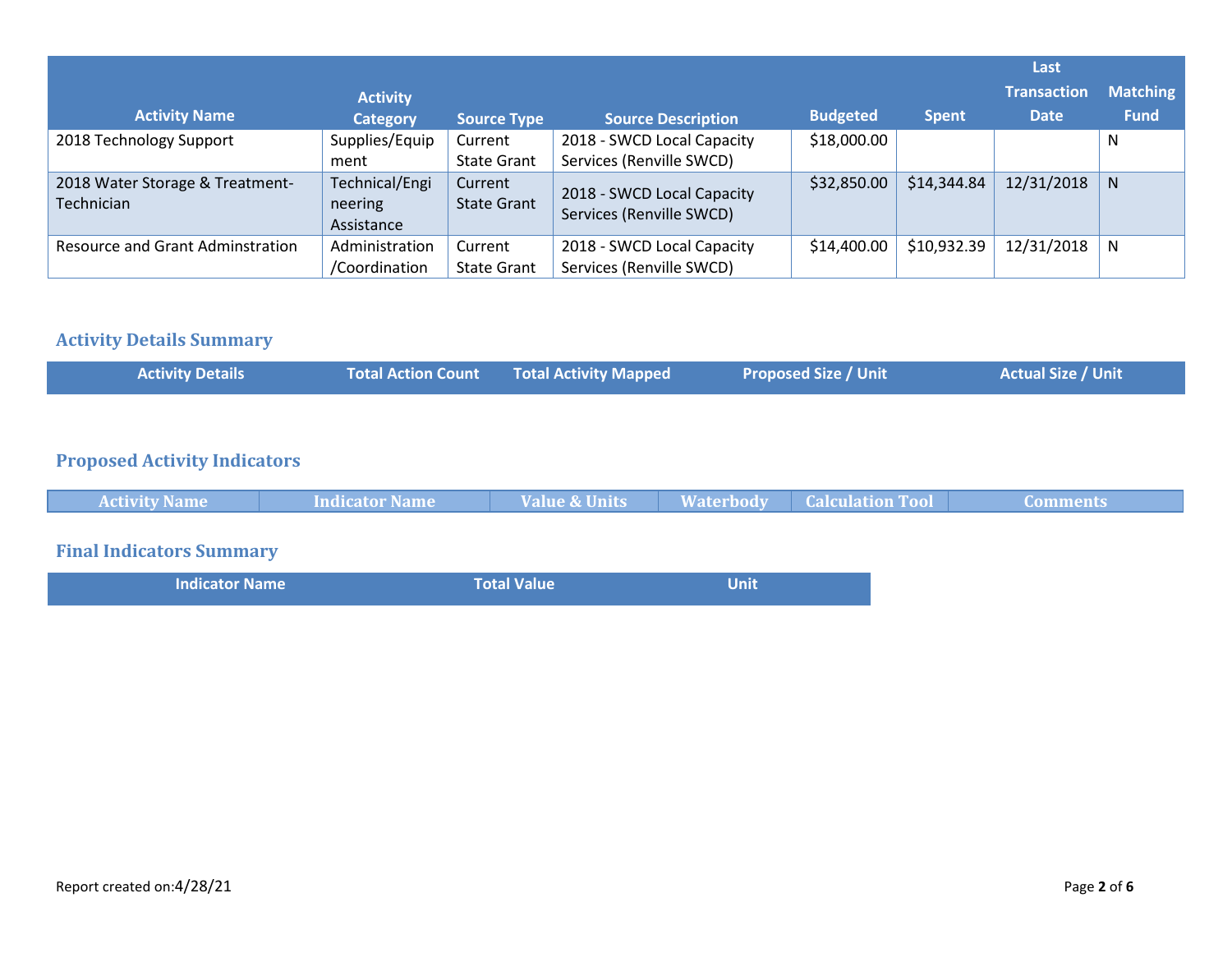# **Grant Activity**

| <b>Grant Activity - 2018 Local Match</b> |                                                                                                                                                                                                                                       |
|------------------------------------------|---------------------------------------------------------------------------------------------------------------------------------------------------------------------------------------------------------------------------------------|
| <b>Description</b>                       | Funds will be utilized to implement the Renville County Local Water Management Plan and MN Buffer Law. SWCD staff will<br>work on technical and logistical components of installing buffers, 356 hours at a billable rate of \$40.35. |
| <b>Category</b>                          | PROJECT DEVELOPMENT                                                                                                                                                                                                                   |
| Start Date                               | <b>End Date</b>                                                                                                                                                                                                                       |
| <b>Has Rates and Hours?</b>              | No                                                                                                                                                                                                                                    |
| <b>Actual Results</b>                    |                                                                                                                                                                                                                                       |

|                             | <b>Grant Activity - 2018 Resource Delivery</b>                                                                            |  |  |  |
|-----------------------------|---------------------------------------------------------------------------------------------------------------------------|--|--|--|
| <b>Description</b>          | 860 hours at a billable rate of \$54.39 will be utilized SWCD's Administrators USDA JAA in increase conservation resource |  |  |  |
|                             | delivery to Renville County, and implementation of the Renville County Comprehensive Local Water Management Plan.         |  |  |  |
| <b>Category</b>             | PLANNING AND ASSESSMENT                                                                                                   |  |  |  |
| Start Date                  | <b>End Date</b>                                                                                                           |  |  |  |
| <b>Has Rates and Hours?</b> | No                                                                                                                        |  |  |  |
| <b>Actual Results</b>       |                                                                                                                           |  |  |  |

| <b>Grant Activity - 2018 Riparian Management Training</b> |                                                                                                                                                                                                                                                                                                                                                                                                   |  |  |
|-----------------------------------------------------------|---------------------------------------------------------------------------------------------------------------------------------------------------------------------------------------------------------------------------------------------------------------------------------------------------------------------------------------------------------------------------------------------------|--|--|
| <b>Description</b>                                        | The SWCD has made training and staff development a priority. The MASWCD Public Administration Training Cohort for<br>SWCD's course will empower administrators and lead staff in several areas of leadership and development. Well trained staff<br>will be able to better implement and administer the Renville County Comprehensive Local Water Management Plan and<br>improve SWCD operations. |  |  |
| <b>Category</b>                                           | ADMINISTRATION/COORDINATION                                                                                                                                                                                                                                                                                                                                                                       |  |  |
| <b>Start Date</b>                                         | <b>End Date</b>                                                                                                                                                                                                                                                                                                                                                                                   |  |  |
| <b>Has Rates and Hours?</b>                               | No                                                                                                                                                                                                                                                                                                                                                                                                |  |  |
| <b>Actual Results</b>                                     |                                                                                                                                                                                                                                                                                                                                                                                                   |  |  |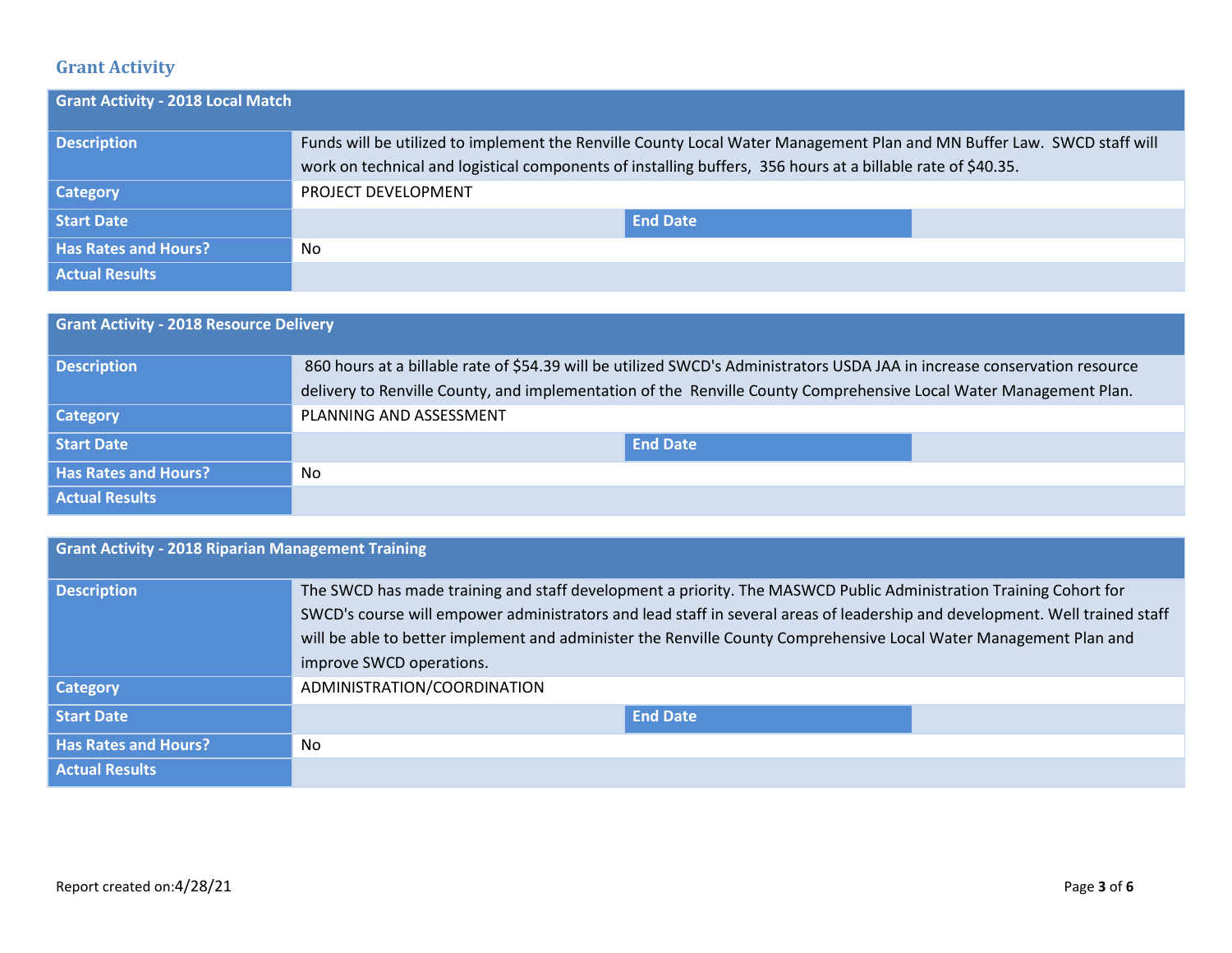|                             | <b>Grant Activity - 2018 Technology Support</b>                                                                       |  |  |  |
|-----------------------------|-----------------------------------------------------------------------------------------------------------------------|--|--|--|
| <b>Description</b>          | SWCD will be working on a independent IT network server and ArcGIS lic in order to increase conservation delivery and |  |  |  |
|                             | stability to it customers while implementing the Renville County Comprehensive Local Water Management Plan.           |  |  |  |
| <b>Category</b>             | SUPPLIES/EQUIPMENT                                                                                                    |  |  |  |
| Start Date                  | <b>End Date</b>                                                                                                       |  |  |  |
| <b>Has Rates and Hours?</b> | No                                                                                                                    |  |  |  |
| <b>Actual Results</b>       |                                                                                                                       |  |  |  |

| <b>Grant Activity - 2018 Water Storage &amp; Treatment-Technician</b> |                                                                                                                                                                                                                                                                                                                                                                                                                                       |
|-----------------------------------------------------------------------|---------------------------------------------------------------------------------------------------------------------------------------------------------------------------------------------------------------------------------------------------------------------------------------------------------------------------------------------------------------------------------------------------------------------------------------|
| <b>Description</b>                                                    | Continued Technical services for riparian and water storage treatment, 814 hours at \$40.35 billable rate to continue services<br>started with the 2016 local capacity grant and provided additional services as needed. This person will work on current and                                                                                                                                                                         |
|                                                                       | future programs while implementing the Renville County Local Water Management Plan.                                                                                                                                                                                                                                                                                                                                                   |
| <b>Category</b>                                                       | TECHNICAL/ENGINEERING ASSISTANCE                                                                                                                                                                                                                                                                                                                                                                                                      |
| <b>Start Date</b>                                                     | <b>End Date</b>                                                                                                                                                                                                                                                                                                                                                                                                                       |
| <b>Has Rates and Hours?</b>                                           | No.                                                                                                                                                                                                                                                                                                                                                                                                                                   |
| <b>Actual Results</b>                                                 | 12/31/2018<br>Conservation Technician/Outreach Coordinator worked 247 hours at a billable rate of \$40.35 totaling \$9,966.45 providing<br>technical information and assistance to improve riparian areas and create water storage.<br>Office Administrator worked 80.50 hours at a billable rate of \$54.39 totaling \$4,378.39 providing technical assistance to<br>improve soil heath and create water storage.<br><b>END 2018</b> |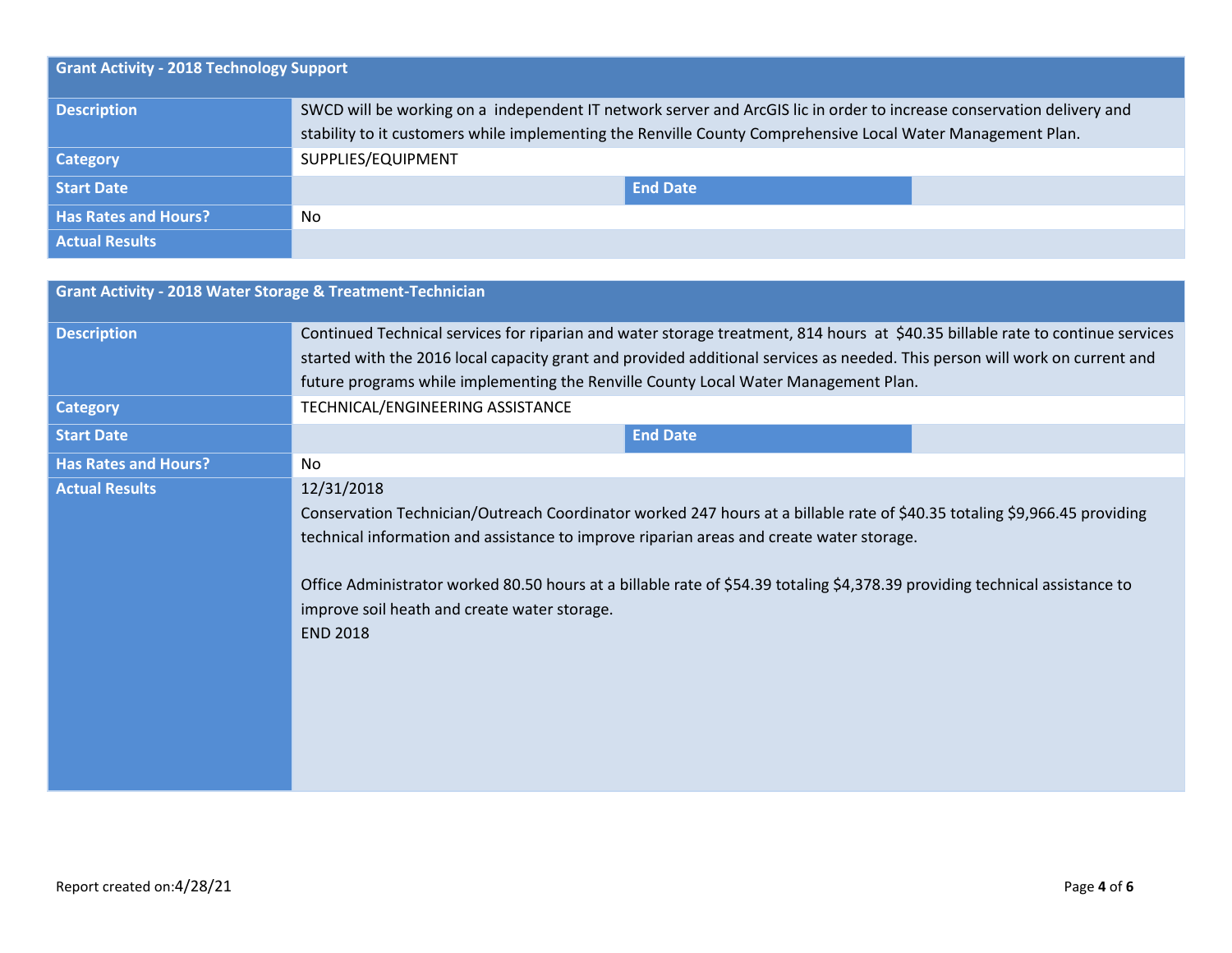| <b>Grant Activity - Resource and Grant Adminstration</b> |                                                                                                                                                                                                                                                                                                                                                 |  |  |  |
|----------------------------------------------------------|-------------------------------------------------------------------------------------------------------------------------------------------------------------------------------------------------------------------------------------------------------------------------------------------------------------------------------------------------|--|--|--|
| <b>Description</b>                                       | SWCD Administrator will oversee capacity funds and assure proper unitization of funds, priorities and enhance the SWCD<br>capacity to increase deliverable services to Renville County 264.75 hours at a billable rate of \$54.39.<br>This will help us in the implementation of the Renville County Comprehensive Local Water Management Plan. |  |  |  |
| Category                                                 | ADMINISTRATION/COORDINATION                                                                                                                                                                                                                                                                                                                     |  |  |  |
| <b>Start Date</b>                                        | <b>End Date</b>                                                                                                                                                                                                                                                                                                                                 |  |  |  |
| <b>Has Rates and Hours?</b>                              | No                                                                                                                                                                                                                                                                                                                                              |  |  |  |
| <b>Actual Results</b>                                    | 12-31-2018<br>Office Administrator worked 201 hours at a billable rate of \$54.39 totaling \$10,932.39 administrating capacity funds ensuring<br>proper usage that benefit the public.<br><b>END 2018</b>                                                                                                                                       |  |  |  |

## **Grant Attachments**

| <b>Document Name</b>                      | <b>Document Type</b>      | <b>Description</b>                                            |
|-------------------------------------------|---------------------------|---------------------------------------------------------------|
| <b>2018 County Appropriation</b>          | Grant                     | 2018 - SWCD Local Capacity Services (Renville SWCD)           |
| 2018 SWCD Capacity Amendment EXECUTED -   | Grant                     | 2018 - SWCD Local Capacity Services (Renville SWCD)           |
| <b>Renville SWCD</b>                      |                           |                                                               |
| 2018 SWCD Capacity Amendment UNEXECUTED - | Grant                     | 2018 - SWCD Local Capacity Services (Renville SWCD)           |
| <b>Renville SWCD</b>                      |                           |                                                               |
| 2018/2019 Programs and Operations Grants  | <b>Grant Agreement</b>    | 2018/2019 SWCD Programs and Operations Grants - Renville SWCD |
| 2018/2019 Programs and Operations Grants  | <b>Grant Agreement</b>    | 2018/2019 SWCD Programs and Operations Grants - Renville SWCD |
| executed                                  |                           |                                                               |
| <b>All Details Report</b>                 | <b>Workflow Generated</b> | Workflow Generated - All Details Report - 03/22/2019          |
| <b>All Details Report</b>                 | <b>Workflow Generated</b> | Workflow Generated - All Details Report - 01/28/2019          |
| <b>Signed Amendment</b>                   | Grant                     | 2018 - SWCD Local Capacity Services (Renville SWCD)           |
| <b>Work Plan</b>                          | <b>Workflow Generated</b> | Workflow Generated - Work Plan - 01/14/2019                   |
| <b>Work Plan</b>                          | <b>Workflow Generated</b> | Workflow Generated - Work Plan - 06/19/2018                   |
| <b>Work Plan</b>                          | <b>Workflow Generated</b> | Workflow Generated - Work Plan - 06/13/2018                   |
| <b>Work Plan</b>                          | <b>Workflow Generated</b> | Workflow Generated - Work Plan - 08/31/2017                   |
| <b>Work Plan</b>                          | <b>Workflow Generated</b> | Workflow Generated - Work Plan - 03/02/2018                   |